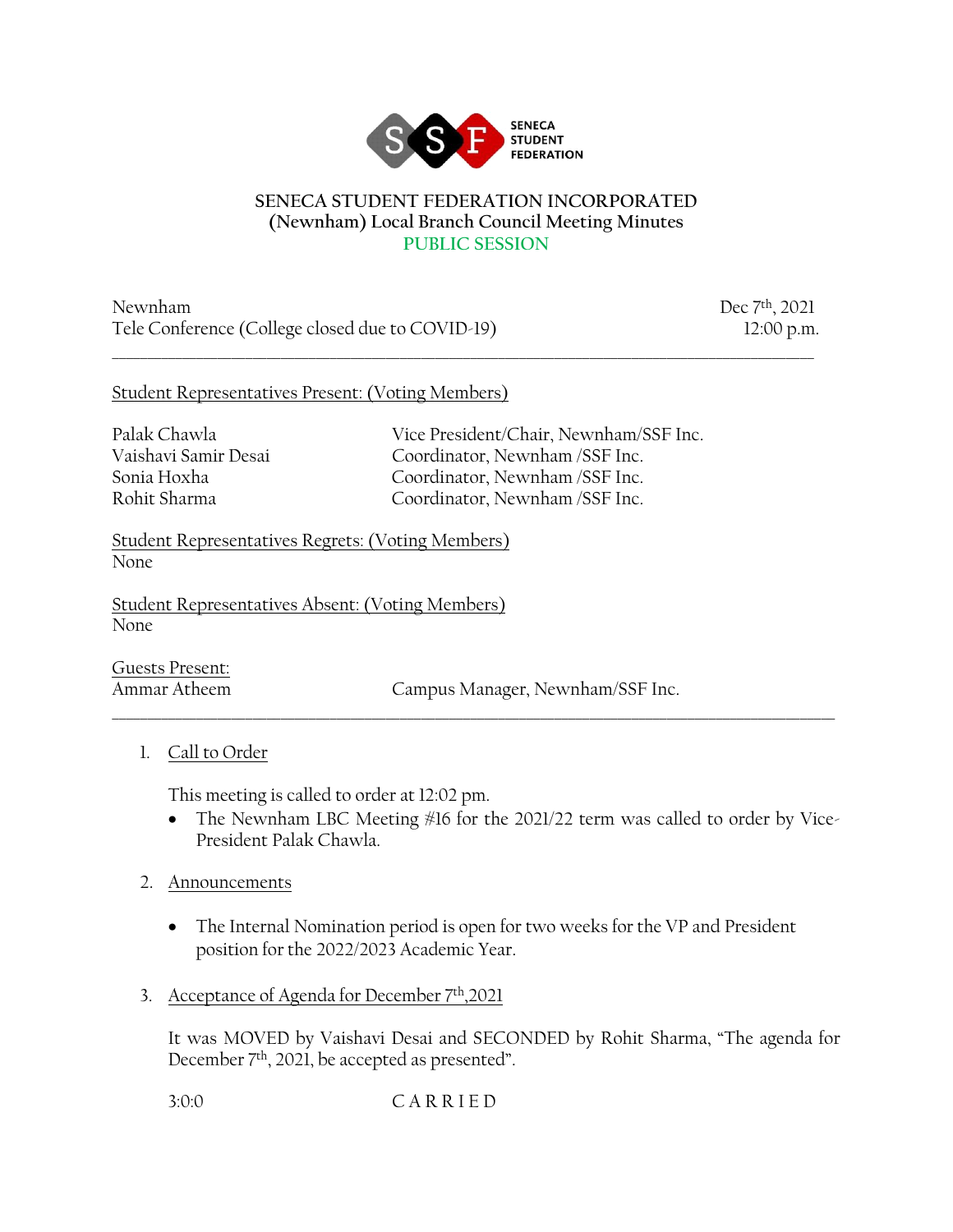4. Confirmation of Minutes for November 30th, 2021

It was MOVED by Sonia Hoxha and SECONDED by Vaishavi Desai, "to accept November 30th, 2021, meeting minutes as presented".

3:0:0 C A R R I E D

- 5. Business
- a) Council Updates
- VP Palak mentioned that ACC has been cancelled for December. This is going to be the last LBC for the 2021 year. Central is happening on December 8th, 2021, and if there is any updates, she will inform the LBC.
- Sonia mentioned that they are proceeding with Club communications.
- b) Advocacy Discussions
- Vaishavi a student asked what the last day to defer would be, as they didn't receive their Visa yet. Palak told Vaishavi to confirm it with the Registrar's Office important dates or email them directly.
- c) Other business
- None
- 6. Member's report
	- It will be due by 10<sup>th</sup> December, for the month of November.
- 7. Assistance needed from Manager
	- None
- 8. Items to be taken to the Central Level
	- None.
- 9. Date and Time of Next Meeting

Date: Tuesday, December 14th, 2021 Time: 12:00 pm Venue: Microsoft Teams Meeting (Invite will be sent by Coordinator, Sonia Hoxha)